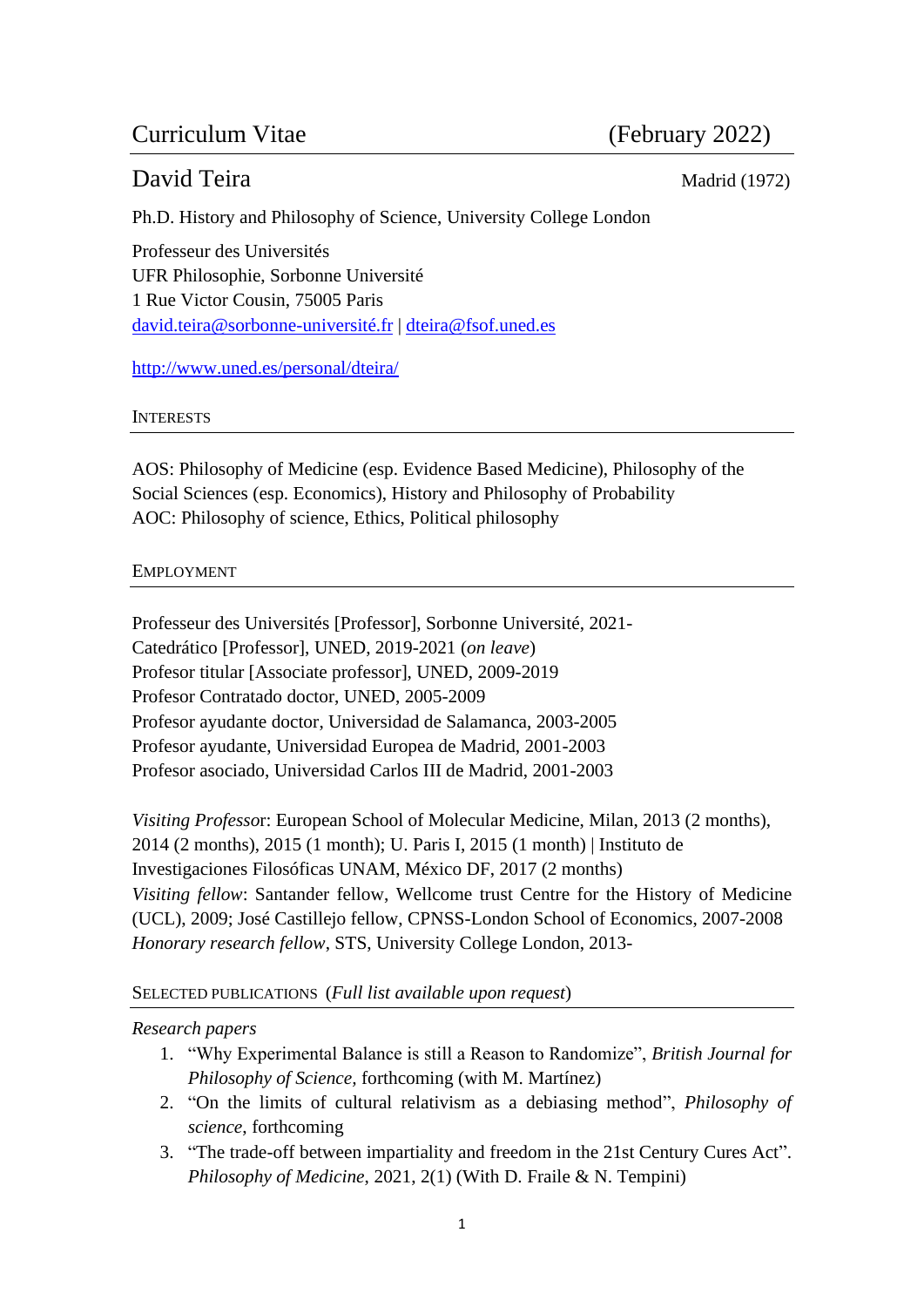- 4. "Has classical gene position been practically reduced?", *Biology and Philosophy*, 2020, 35(5), 51 (with O. Vidal)
- 5. "The Babel of Drugs: On the Consequences of Evidential Pluralism in Pharmaceutical Regulation and Regulatory Data Journeys", in S. Leonelli & N. Tempini, eds., *Varieties of Data Journeys*, Cham, Springer, 207-225 (with N. Tempini)
- 6. "On the normative principles foundations of pharmaceutical regulation", in A. La Caze & B. Osimani, eds., *Uncertainty in Pharmacology*, Cham, Springer, 2020, 417-438.
- 7. "A defence of pharmaceutical paternalism", *Journal of Applied Philosophy*, 2020, 37.4, 528-542.
- 8. "What was fair in actuarial fairness?", *History of the Human Sciences*, 2020, 33.2, 91-114 (With A. Heras & P.-Ch. Pradier)
- 9. "Placebo Trials without Mechanisms: How far can we go?" *Studies in History and Philosophy of Biological and Biomedical Sciences*, 2019, 77, 101177
- 10. "Rules versus standards: what are the costs of epistemic norms in drug regulation?", *Science, Technology and Human Values*, 2019, 44(6), 1093–1115 (With Mattia Andreoletti)
- 11. "Patients' online interventions can scupper clinical trials" [Correspondence], *Nature* 565, 429 (2019) doi: 10.1038/d41586-019-00229-3 (With Niccolò Tempini)
- 12. "Is the genie out of the bottle? Digital platforms and the future of clinical trials", *Economy and Society*, 48:1 (2019) 77-106 (With Niccolò Tempini)
- 13. "Model-Based Knowledge and Credible Policy Analysis",in Hsiang-Ke Chao & Julian Reiss (eds.), *Philosophy of Science in Practice. Nancy Cartwright and the Nature of Scientific Reasoning*, Springer (Synthese Library), 2017, 181-197. (with Hsiang-Ke Chao)
- 14. "Testing oncological treatments in the era of personalized medicine", in G. Boniolo & M. Nathan, eds., *Philosophy of Molecular Medicine*, Routledge, 2017, 236-251.
- 15. "Debiasing methods and the acceptability of experimental outcomes", *Perspectives on science* 24.6 (2016), 722-743.
- 16. "Disease-mongering through clinical trials", *Studies in History and Philosophy of Biological and Biomedical Sciences* 51 (2015), 11-18 (with M. González-Moreno & C. Saborido)
- 17. "Choosing expert statistical advice: practical costs and epistemic justification", *Episteme* 12.1 (2015), 117-129 (with J. González de Prado)
- 18. "Cómo mide el riesgo el observador imparcial", *Crítica* 47 (2015), 47-65 (with A. Heras)
- 19. "Kites: the rise and fall of a scientific object", *Nuncius. Journal of the Material and Visual History of Science*, 29.2 (2014), 439-463 (with J. M. Suay)
- 20. "On the impartiality of British clinical trials", *Studies in History and Philosophy of Biological and Biomedical Sciences*, 44.3 (2013), 412-418.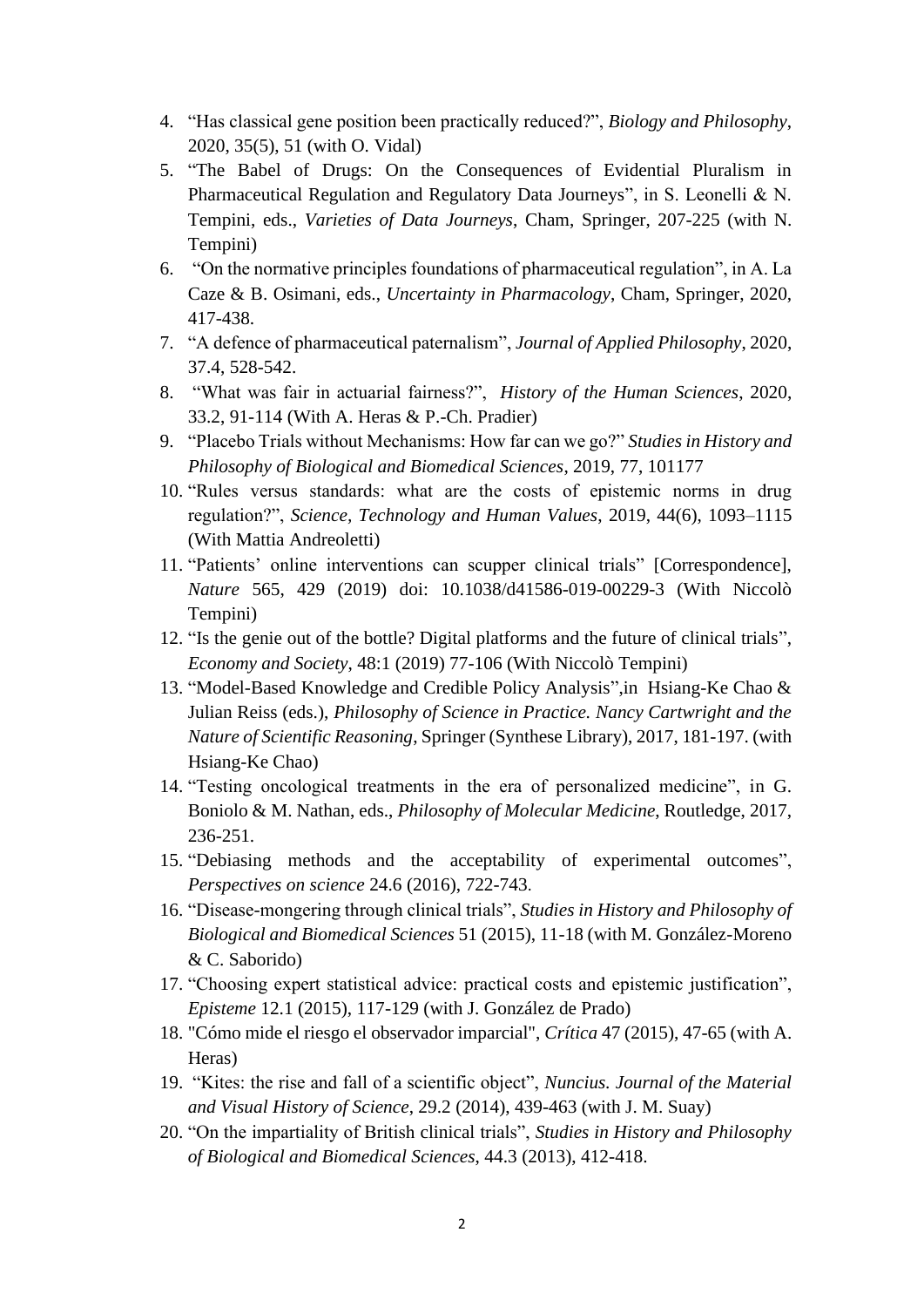- 21. "Blinding and the non-interference assumption in field experiments", *Philosophy of the Social Sciences*, 43.3 (2013), 358-372
- 22. "A contractarian solution to the experimenter's regress", *Philosophy of science* 80 (2013), 709-720.
- 23. "Causality, Impartiality and Evidence-Based Policy", in H-K Chao, S-T, Chen & R. Millstein, *Mechanism and causality in biology and economics*, N.York, Springer, 2013, 207-224 (with Julian Reiss)
- 24. "Why Friedman's methodology did not generate consensus among economists?", *Journal of the History of Economic Thought*, 31.2 (2009), 201-214.
- 25. The Politics of Positivism: Disinterested Predictions from interested agents", in U. Mäki ", ed., *The Methodology of Positive Economics: reflections on the Milton Friedman legacy*, Cambridge, Cambridge University Press, 2009, pp. 189-214 (with J. Zamora Bonilla).
- 26. "Facts, Norms and Expected Utility Functions", *History of the Human Sciences* 21.2 (2008), 45-62 (With P.-Ch. Pradier & S.Jallais)
- 27. "Ensayos clinicos e interés general", *Arbor*, CLXXXIV 730 (2008), 207-216
- 28. "Milton Friedman, the Statistical Methodologist", *History of Political Economy* 39.3 (2007), 511-528
- 29. "On the Normative Dimension of St. Petersburg Paradox", *Studies in History and Philosophy of Science* 37 (2006), pp. 210-23.
- 30. "A Positivist Tradition in Early Demand Theory", *Journal of Economic Methodology* 13.1 (2006), pp. 25-47
- 31. "Normas éticas y estadísticas en la justificación de los ensayos clínicos aleatorizados", *Crítica* 38 (2006), 39-60 (With M. García Alonso)
- 32. "¿Ética o economía? Philippe van Parijs y la renta básica", *Isegoría* 29 (2003), pp. 159-172.
- 33. "Frank Knight: Le risque comme critique de l'économie politique", *Revue de Synthèse* 121.4 (2000), pp. 79-116. (With P.Ch. Pradier)

*Surveys [Commisioned]*

- 1. "Statistical evidence and the reliability of medical research". In H. Kincaid, J. Simon & M. Solomon, *The Routledge Companion to Philosophy of Medicine*, London, Routledge, 2017, 218-227 (with M. Andreoletti)
- 2. "Quasi- and Field Experiments". In: James D. Wright (editor-in-chief), *International Encyclopedia of the Social & Behavioral Sciences*, 2nd edition, Vol 19. Oxford: Elsevier, 2015, pp. 736–741. (with A. Diaz, M. Jiménez-Buedo)
- 3. "The Ethics of Statistical Testing", in C. Luetge, ed., *Handbook of the Philosophical Foundations of Business Ethics,* Springer, 2013, pp. 1535-1549 (With Jan Sprenger)
- 4. "Frequentist versus Bayesian Clinical Trials", in Fred Gifford, ed., *Philosophy of Medicine* [*Handbook of Philosophy of Science*, vol. 16], Amsterdam, Elsevier, 2011, pp. 255-297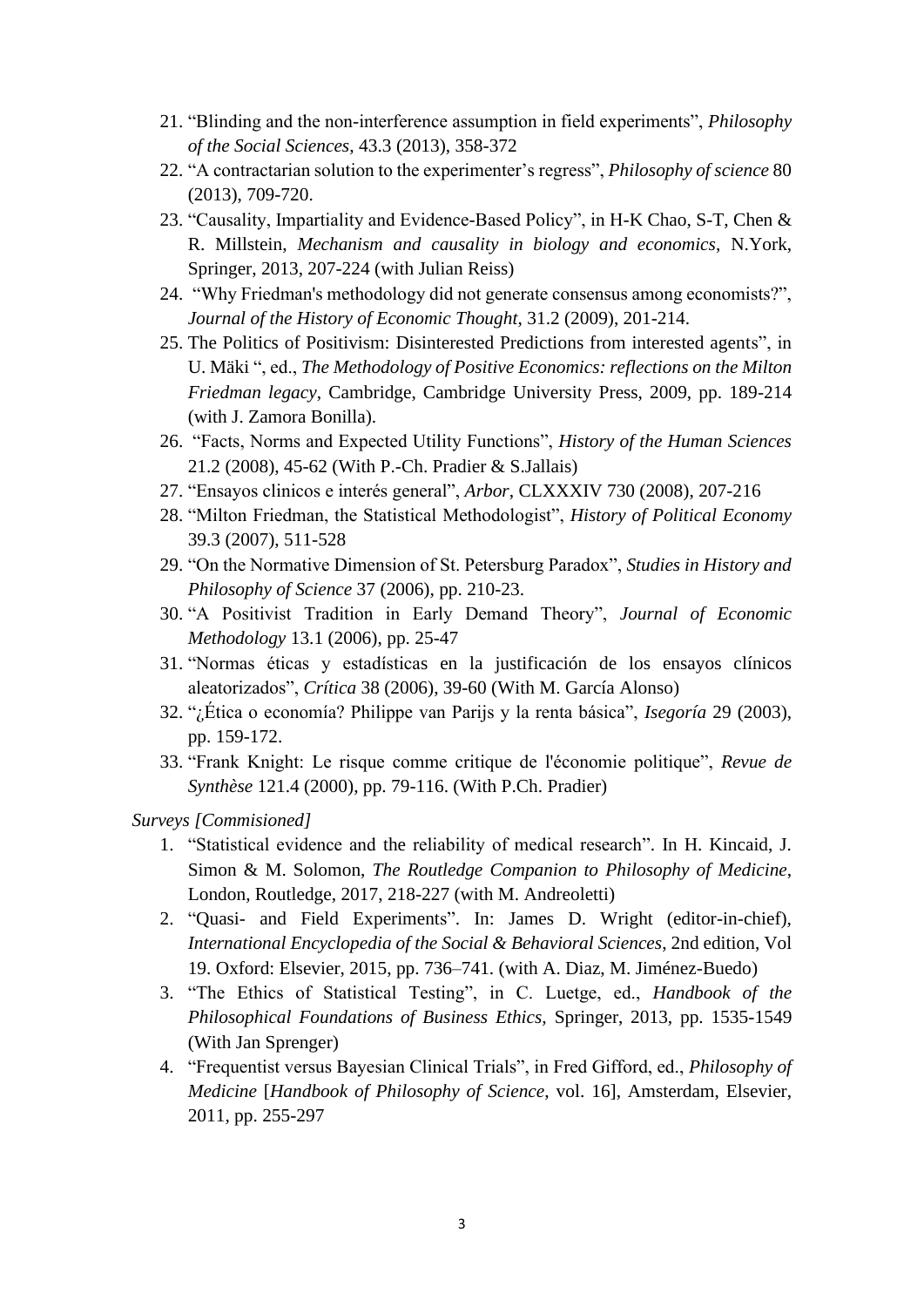- 5. "Continental Philosophies of the Social Sciences", I. Jarvie & J. Zamora (eds.), *The Sage Handbook of the Philosophy of the Social Science*, London, Sage, 2011, pp. 81-102
- 6. "Los economistas como metodólogos: Friedman y Samuelson", en Juan Carlos García-Bermejo (ed.), *Sobre la economía y sus métodos* [Enciclopedia Iberoamericana de Filosofía, vol, 30], Madrid, Trotta-CSIC, 2009, pp. 21-34

## *Edited*

- 1. T. Reydon, D. Teira, A. Toon, EPSA17: Selected papers from the biannual conference in Exeter, *European Journal for Philosophy of Science*, Virtual Issue.
- 2. J. Reiss, M. Solomon, D. Teira, eds., "Mechanisms, continental approaches, trials, and evolutionary medicine: New work in the philosophy of medicine", *Theoretical Medicine and Bioethics* 31.2 (2011)
- 3. Review Symposium: J. Reiss, *Error in economics*, *Economics and philosophy*, 25.2 (2009), 199-215.
- 4. J. Reiss, D. Teira, J. Zamora, eds., "New Philosophy of the social sciences", *Philosophy of the social sciences*, 38.3 (2008), 311-78.
- 5. D. Teira &, J. Zamora, eds, "Science, normativity and the public", *Social epistemology*, 21.1 (2007), pp. 1-81

## SELECTED TALKS AND CONFERENCE PAPERS (2016-2022)

- *1.* "Incertitude et paternalisme pharmaceutique", Incertitude et médecine: perspectives historiques et contemporaines, U. Lyon III, 12/2021 (*invited*) | U. Clermont Ferrand, 2/2022 (*invited*)
- *2.* "Why experimental balance is still a reason to randomize?", EPSA, U. Turin, 9/2021 (with Marco Martinez)
- *3.* "The trade-off between impartiality and participants' freedom in clinical trials", Workshop: Reactivity in the research process, U. Bergen, 3/2020 (*invited*) | Philosophy and Methodology of Medicine, LMU Munich 6/2021 (*keynote*)
- *4.* "Regulatory evidence: the US 21st Century Cures Act in historical perspective", Gesellschaft für Geschichte der Wissenschaften Tagung 2019, U. Bonn, 9/2019 (*keynote*)
- *5.* "On the limits of cultural relativism as a debiasing method", Norms in social research worskop, U. Bergen 9/2019 (*invited*) | PSA 2020, Baltimore
- 6. "Health risks, insurance and fairness", 2<sup>nd</sup> International Conference on the Philosophy of Public Health, Universitat Autonoma de Barcelona, 6/2019 (*Invited*)
- *7.* "Biases and replication: a contractarian approach", BIAS 2019, LMU Munich 4/2019.
- *8.* "Has classical genetics been practically reduced?", Congreso de la SLMFCE IX, Madrid 11/2019 | EPSA 19, U. Geneva 9/2019 (with O. Vidal)
- *9.* "Rules versus standards in drug regulation", PSA 2018, Seattle 11/2018 | Statistical evidence and evidence of mechanisms Workshop, U. Valencia 6/2019 (*Invited*) (with M. Andreoletti)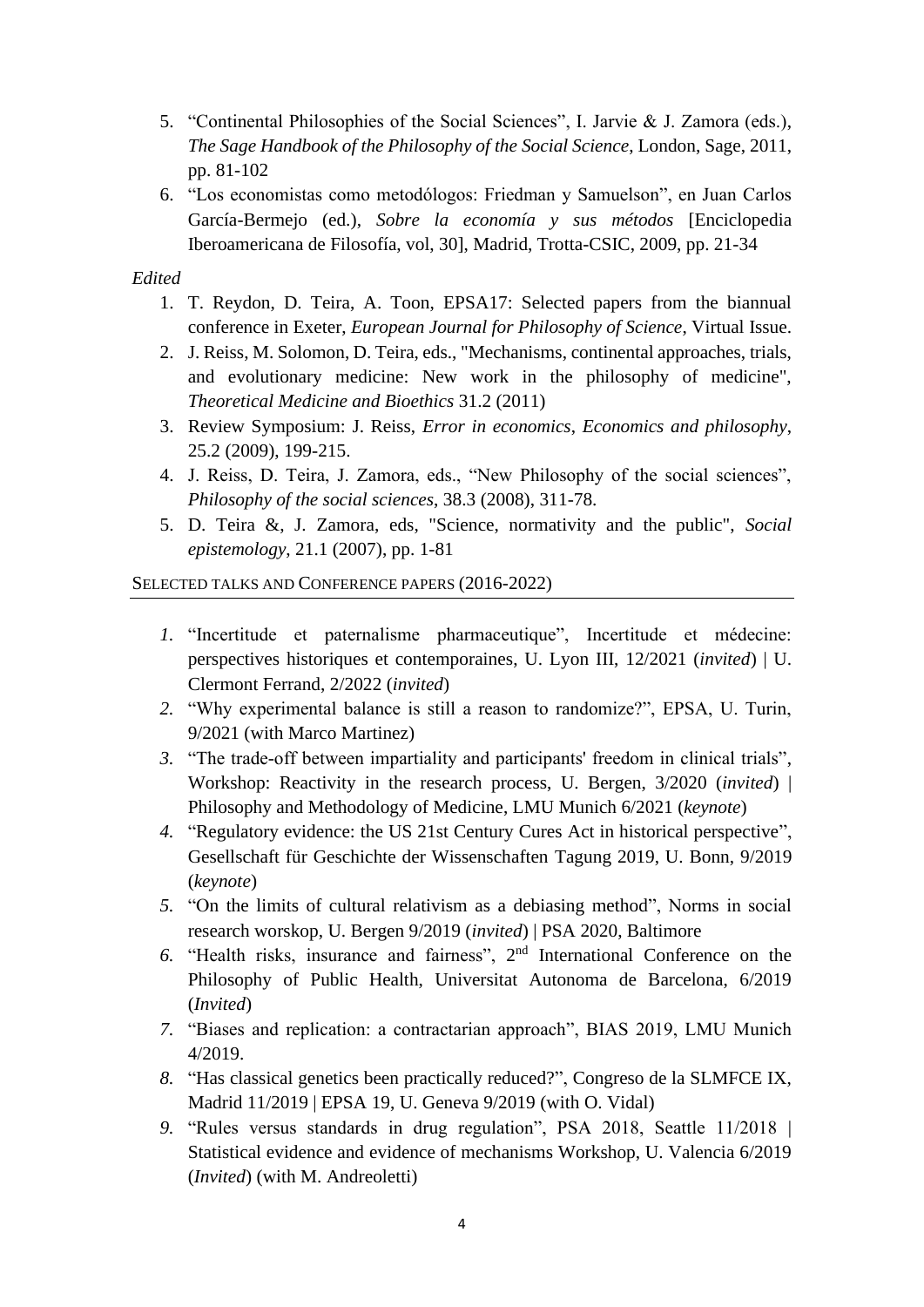- *10.* "Clean Data on the Cholera Plague", HSS 2018, Seattle 11/2018 (with C. Uzcanga)
- *11.* "The tailor, the peddler, and the influencer: three experiences of a philosopher engaging with physicians", Connecting the medical humanities with healthcare, University College London, 5/2018 (*invited*)
- *12.* "Actuarial fairness counter-performed", Performativity and the Governance of Actuarial Models, EHESS, Paris 2/2018.
- *13.* "Policy of Truth: Data Journeys from the Patient to the Pharmaceutical Regulator", Varieties of Data Journeys, U. Exeter, 11/2017 (with N. Tempini) (*Invited*)
- *14.* "Evidential pluralism and regulatory paternalism in drug testing", Data Journeys Workshop, U. Exeter 1/2017 (*Invited*) | Drug Safety Workshop, LMU Munich 1/2017 (*Invited*)
- *15.* "Does Replication Help With Experimental Biases In Clinical Trials?", PSA 2016, Atlanta 11/2016 | Scientific Misconduct and Scientific Expertise Workshop, Universitat Autonoma de Barcelona, 11/2016 (*Invited*)
- *16.* Session Convenor: "Weakening and strengthening forensic science in Europe", 4S/EASST, Barcelona 9/2016
- 17. "Which patients should bear the costs of drug testing?", 1<sup>st</sup> International Conference on the Philosophy of Public Health, Universitat Autonoma de Barcelona, 5/2016 (*Invited*)
- *18.* "Telling placebos apart", Placebo effect/response Workshop, Manchester Metropolitan University, 4/2016 (*Invited*)
- *19.* "Taking the Risks of Testing Personalized Treatments", MUST 9, LMU Munich, 3/2016 (with M. Lemoine & B. Clarke)

*Talks at regular Departmental seminars*:

Egenis (Exeter U., 2016), Dpt. of Philosophy (Bristol U., 2016), Chaire for Ethics and Financial Norms (U. Paris I, 2016), Seminario Abierto de Filosofía (UPV/EHU, 2016), Seminario de Investigadores (IIF-UNAM, 2017), Seminario de Bioética (UNAM, 2017), Dpto. de Filosofía (U. Valencia, 2017), ETH Zurich, 2018, CLPS (Gent U, 2019), Dpto. De Filosofía (U. Málaga, 2020), HPS (Cambridge, 2021), SND (Sorbonne U., 2021), Facultad de Economía (UNAM, 2021), Hôpital Armand-Trousseau (Paris, 2021), *Cercle d'Epistemologie Economique* (U. Paris I, 2021) Facultad de CC. Políticas y Sociología (UNED, 2022)

#### AWARDS, GRANTS

#### *Awards*

Premio extraordinario de licenciatura (*First class honours*, B.A. 1996), Premio extraordinario de doctorado (*First class honours*, Ph.D. 2003); Best doctoral dissertation 2001-2003, Spanish Society for Logic, Methodology and Philosophy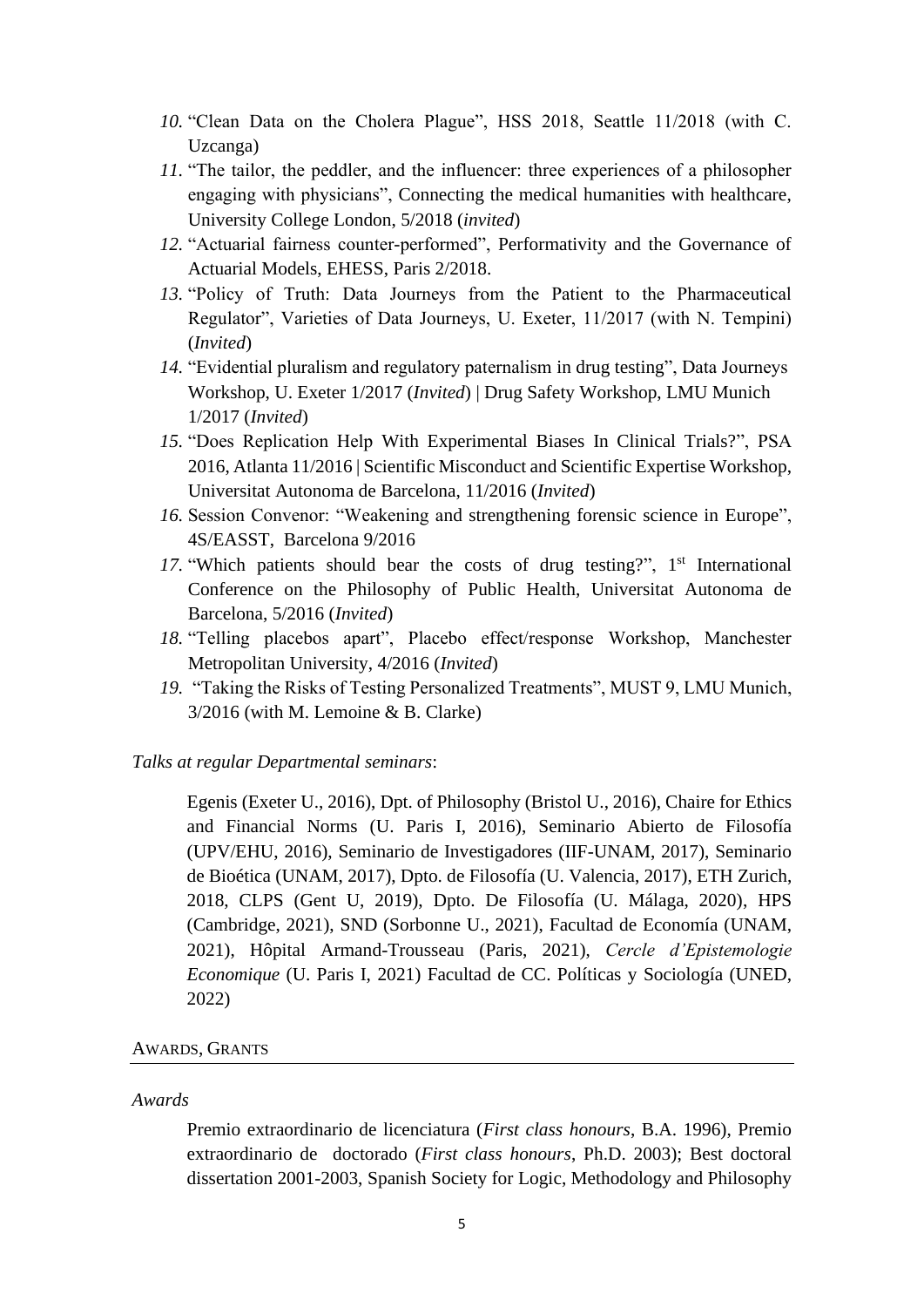of Science; José Castillejo Fellowship (Spanish Ministry of Science, 2007); Young researcher award (UNED-Banco de Santander, 2008); Runner up, OCW Universia Awards (2010)

#### *Grants*

Principal investigator of: "Biases in experiments with humans in the social and biomedical sciences" (2011-2015), 30.000 EUR + 82.000 EUR research fellowship; "Normative inferences and interferences in scientific research" (2015- 2018), 27.000EUR, "Racionalidad y contraconocimiento" (2019-2021),  $52.000EUR + 82.000EUR$  research fellowship. Part of the research team in three Spanish Ministry of Education research grants (2003-2011), totaling 120.000 EUR. Occasional research grants and contracts from various Spanish (AECI, FECYT, UNED) and international (NWO) funding bodies.

## SELECTED TEACHING

#### *Thesis advised*

Doctoral dissertations: UNED: J. M. Suay (2013); Francisco Molina, (cosupervised with Francisco Vázquez, UCa, 2016); Clara Uzcanga, (co-supervised with B. Hoppe, LMU, 2017); Ezequiel López Rubio (co-supervised with E. Ratti, Notre Dame, 2020) | European Institute of Oncology/UdS Milan: Mattia Andreoletti (2018).

*External examiner (PhD)*

Universidad del País Vasco (Philosophy, 2011), Universitá degli Studi di Milano (Philosophy, 2013), U. Paris I Pantheon-Sorbonne (Economics, 2014), Universidad Autónoma de Madrid (Medicine, 2015), University of Toronto (Medicine, 2016), Université de Lausanne (Law, 2017), Universidad Nacional Autónoma de México (Philosophy, 2018), U. Barcelona (Philosophy, 2018), U. Johannesburg (Philosophy, 2022)

*Invited graduate teaching:*

Universidad de Salamanca (2005), University College London (2008, 2009), Universidad del País Vasco (2012), Universidad Austral de Chile (2013), European School of Molecular Medicine (2013, 2014, 2015), U. Paris I (2015), Instituto de Investigaciones Filosóficas, UNAM (2017), Universidad de Valencia (2021)

*Courses materials (selection)*

OCW: [Filosofía de las ciencias sociales,](http://ocw.innova.uned.es/ocwuniversia/filosofia/filosofia-de-las-ciencias-sociales) OCW Universia

MOOC: [Informes Periciales científicos: ¿cómo interpretarlos?](https://iedra.uned.es/courses/Uned/UO160100/2016T1/about) EDX UNED Abierta | [Periodismo y verificación de noticias en la era de las Fake news](https://iedra.uned.es/courses/course-v1:UNED+FakeNews_001+2021/about) EDX UNED

## SERVICE TO THE PROFESSION

#### *Refereeing*

Journals: *Ágora*, *Argumenta*, *Asclepio*, *British Journal for Philosophy of Science, Cambridge Journal of Economics, Crítica, Daimon, Economics & Philosophy,*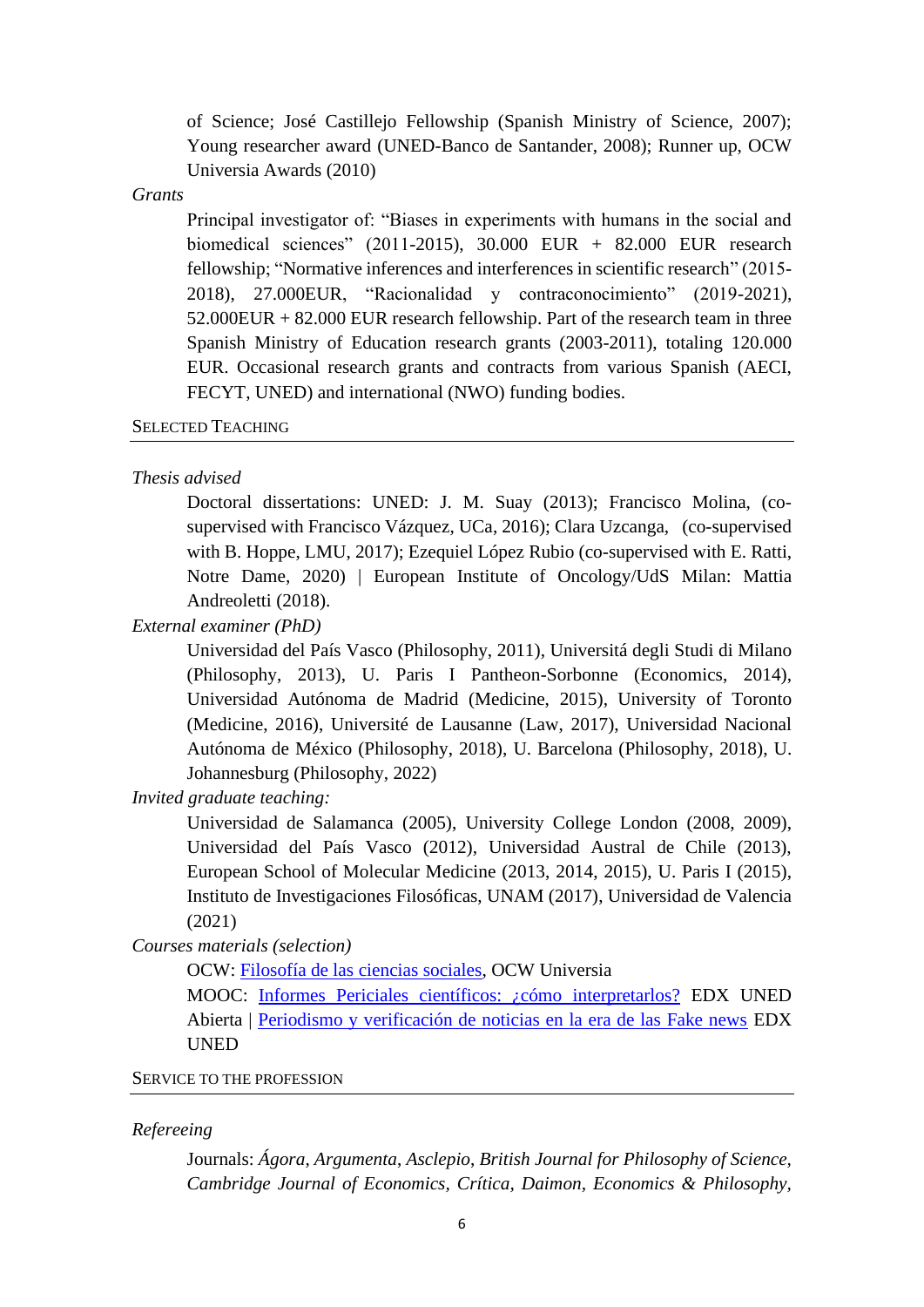*Enrahonar, Erkenntnis, European Journal for Philosophy of Science, Empiria, History of Political Economy, Isegoría, Journal of Economic Methodology, HAU Journal of Ethnographic Theory, Journal of the History of the Behavioral Sciences, Journal of Evaluation in Clinical Practice, Journal of Medicine and Philosophy, Journal of Philosophical Economics, Journal of Theoretical Medicine and Bioethics, Lato Sensu, Logos, Papers, Perspectives on Science, Philosophy of medicine, Philosophiques, Philosophy of Science, Philosophy of the Social Science, Research in the History of Economic Thought and Methodology, Revista de Ciencias Sociales, Revista española de investigaciones sociológicas, Revista de filosofía, Revista internacional de sociología, Risk Analysis, Science as Culture, Social epistemology, Studies in History and Philosophy of science, Studies in History and Philosophy of Biological and Biomedical Sciences, Synthese, Theoria, Theoretial Medicine and Bioethics, Topoi*.

Publishers: Routledge, London College Publications, Oxford University Press, Springer, Rowman & Littlefield

Funding bodies: ANEP (Spain), Canada Research Chairs, FNRS (Belgium), Fondecyt (Chile), European Research Council, Hcéres (France), Research Foundation Flanders (Belgium), South African National Research Foundation, Swiss National Science Foundation.

Recruitment/Promotion committees: University of Queensland, University College Cork, University of Zaragoza, Universidad Complutense de Madrid, U. South Carolina, Columbia University

*Committees, etc.*

*BSPS Open*, editor-in-chief (2020-) | *Philosophy of medicine*: Governing board (chair) | *European Journal for Philosophy of Science:* Associate editor (2016- 2020), Editorial board (2020-) | *History and Philosophy of the Life sciences,*  Associate editor (2018-2021) | *Theoria*: Deputy editor (2009-2013), consulting editor (2013-2020) | *Éndoxa*: editorial board (2017-)

Phil-Sci Archive board (2018-), PSA Committee on Open Acces Monograph Publishing (co-chair, 2017-2019), EPSA Board (2013-2015), EPSA Newsletter editor (2013-2015); International Network of Economic Methodology, Executive Board (2012-2018); Philosophy of Medicine Roundtable (2009-2019), Steering committee; Conseil d'administration, Société de Philosophie des Sciences (2011- 2017). Coordinador de actividades, Fundación Urrutia Elejalde (2003-2014). Newsletter editor, Spanish Society for Logic, Methodology and Philosophy of Science (2005-2008); Junta directiva, Sociedad Iberoamericana de Metodología Económica (2000-2003).

*Major conferences organized*: New Philosophy of the Social Sciences (2006), Social norms (2008), INEM 2008, Philosophy of medicine roundtable (2009, 2011), ENPOSS 2014, Models and Simulations 7 (2016), INEM 2017.

*Scientific committee*: ENPOSS 2012, IV Congrès Societé de Philosophie de Sciences 2012, XXII SIUCC 2012, Philosophy of Medicine Roundtable (2013-